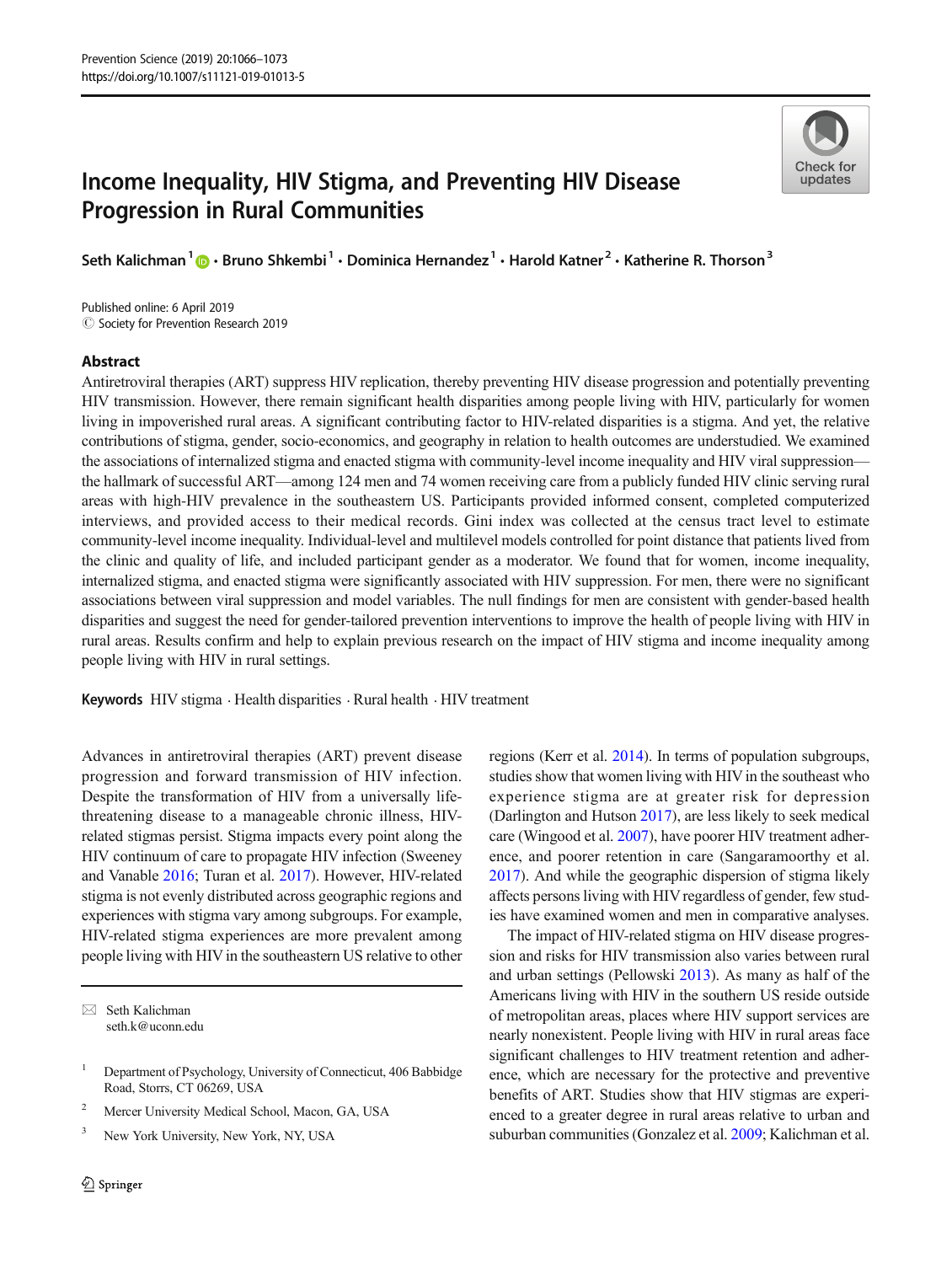[2017\)](#page-7-0). In a study conducted in the northeastern US, Gonzalez et al. ([2009](#page-7-0)) found that people in rural areas were less open about their HIV status, perceived more negative attitudes toward them, held more negative self-images, and had experienced more enacted stigma (i.e., discrimination). In rural communities, HIV stigmas also interfere with access to transportation, raise concerns about confidentiality, and inhibit talking openly with health care providers (Pellowski [2013](#page-7-0)). A study of men and women living with HIV in north and central Georgia demonstrated that individuals living in rural communities experience greater internalized stigma compared with urban areas and that people living with HIV in suburban areas experience greater enacted stigma than those in urban areas. The study findings suggested that people living in rural and peri-urban settings experience greater internalized stigma and enacted stigma than their counterparts living in large urban centers (Kalichman et al. [2017](#page-7-0)). Because the adverse effects of stigma on ART uptake and adherence appear more pronounced in rural settings, greater disease progression and forward transmission of HIV is likely in stigmatized rural areas.

The association between HIV stigma and health disparities occurs within the context of income inequality (Walcott et al. [2016\)](#page-7-0). In fact, income inequality is structurally linked to disparities in private and public health services at the individual (Lynch et al. [2000](#page-7-0); Wolfson et al. [2000\)](#page-7-0), community (Kim and Kim [2017](#page-7-0); Kim [2017](#page-7-0)), and national levels (Lynch et al. [2001](#page-7-0); Wilkinson and Pickett [2006](#page-7-0)). Disparities in income, social capital, and health outcomes are also observed among people living with HIV (Holtgrave and Crosby [2003](#page-7-0)). HIV-related stigmas appear to contribute to health disparities by impeding access to care, interfering with adherence and retention in care, and contributing to the emotional distress of people living with HIV (Katz et al. [2013;](#page-7-0) Mitzel et al. [2015](#page-7-0); Sweeney and Vanable [2016\)](#page-7-0). Previous studies have therefore shown a link between income inequality and HIV stigma in relation to preventing adverse health outcomes in people living with HIV (Rueda et al. [2016\)](#page-7-0).

The current study examined the associations of income inequality and HIV stigma in relation to HIV viral suppression in men and women living with HIV in a rural community in the southeastern US. We specifically focused on the HIV suppression as the outcome because it is the marker for preventing disease progression and forms the fundamental basis for preventing the forward transmission of HIV infection. We tested the hypothesis that HIV-related stigma and community-level income inequality would be independently associated with HIV viral suppression. In addition, to better inform prevention interventions, we tested individual and community-level models separately for men and women. HIV-related stigma was conceptualized as two dimensions: (a) internalized stigma—reflecting a sense of being less worthy or inferior to others due to having HIV and (b) enacted stigma—representing experiences of prejudice and discrimination. Our models simultaneously tested internalized and enacted stigma as impediments to HIV suppression.

# Methods

# Setting and Participants

The study was conducted at a publicly funded HIV clinic in central Georgia. More than 65% of people living with HIV in rural areas of the US are in southern states and more than half of Georgia's residents living with HIV reside outside of major metropolitan areas (CDC [2016b](#page-6-0)). The 13-county area served by the participating clinic has a poverty rate of 26% and an unemployment rate of 18%, more than double that of the state. The clinic is located in central Georgia in a census tract with moderate income inequality, Gini = .45. Study participants were 124 men and 74 women receiving health services at the clinic during the period between February and April 2016. Patients were eligible if age 18 years or older and receiving HIV care services from the clinic.

#### Procedures

Participants were recruited through targeted convenience sampling. During a scheduled office visit, a total of 257 patients were invited to complete the survey while waiting for their clinical appointment and 198 (77%) agreed. After providing informed consent, participants completed an audio-computer assisted self-interview to collect demographic and health characteristics and measures of internalized stigma and enacted stigma and quality of life. Participants consented to allow the researchers to retrieve their electronic medical records and access their residential addresses and medical information pertaining to HIV-specific health status (e.g., HIV suppression (viral load) and CD4 cell counts). Participants were compensated for completing study measures with a \$15 cash (ATM) card. The university Institutional Review Boards approved all procedures.

#### Measures

Data were collected through three sources: audio-computer administered self-interviews (ACASI), clinical medical records, and income inequality at the census tract level for participant's residence (geolocation). Each measure is described below.

Computerized interviews The ACASI included an assessment of participant demographic characteristics (i.e., gender, age, years of education, ethnicity, access to food/food security, and employment status) used to describe the sample. To assess HIV treatment adherence, and also used to describe the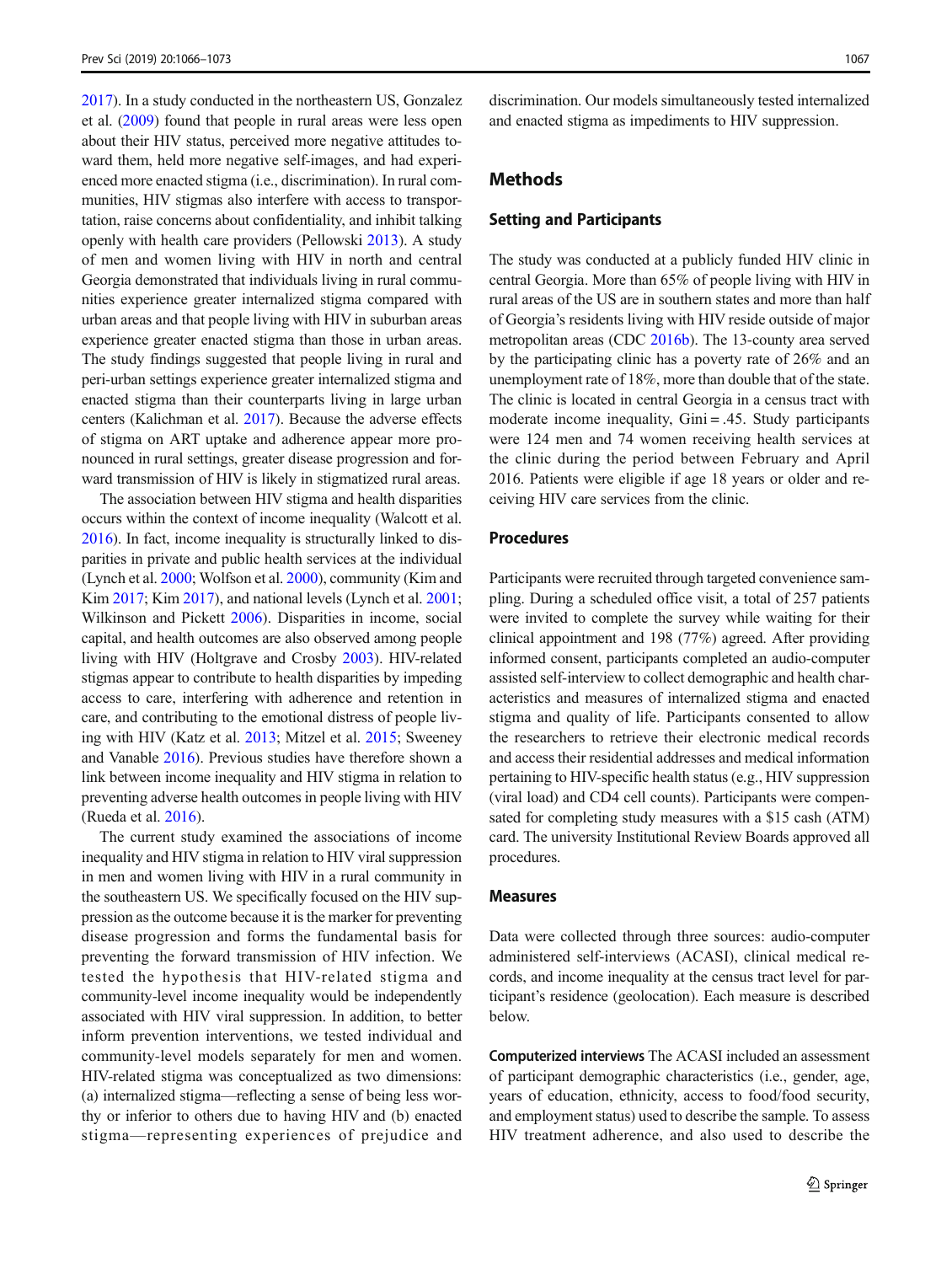sample, we administered a standard rating scale, known as the Visual Analogue Scale (Giordano et al. [2004\)](#page-7-0), which asks individuals to indicate the point along a continuum showing how much of their ART they have taken in the past month. For computerized administration, we adapted the response format for the Visual Analogue Scale by using a 100-point slide bar tool anchored by 0%, 50%, and 100%. The adherence rating scale used in this study has been demonstrated reliable and valid including concordance with adherence obtained by unannounced pill counts, electronic medication monitoring, and HIV viral load (Finitsis et al. [2016\)](#page-6-0).

Health-Related Quality of Life We assessed health-related quality of life to control for functional health status as a potential confound with HIV suppression, a five-item scale drawn from the CDC Behavioral Risk Factor Surveillance Survey (CDC [2016a](#page-6-0)). Items asked participants to rate their overall health and to indicate the number of days in the past month when: their physical health was not good, activity was limited as a result of physical health, pain was present, and their health was good. Each item was rated on 6-point scale representing number of days in the past month. Scores range from 5 to 30, alpha =  $.80$ .

Internalized Stigma and Enacted Stigma Internalized and enacted stigma were assessed as the independent variables in this study by adapting the HIV Stigma Mechanisms Scale (Earnshaw and Chaudoir [2009](#page-6-0); Earnshaw et al. [2013\)](#page-6-0). The internalized stigma subscale (6 items) assesses an individual's sense of worth in relation to living with HIV. Participants responded to items assessing their negative feelings about living with HIV (e.g., I feel ashamed about having HIV) on 4-point scales,  $1 =$  strongly disagree to  $4 =$  strongly agree, with scores ranging from 6 to 24 and higher scores indicating greater internalized stigma (alpha = .91). We also assessed experiences of enacted HIV stigma (perceived discrimination) using 20 items adapted from the Stigma Mechanisms Scale (Earnshaw et al. [2013\)](#page-6-0), the HIV Stigma Scale (Berger et al. [2001\)](#page-6-0), and the Multiple Discrimination Scale—HIV version (Bogart et al. [2013a](#page-6-0), [b\)](#page-6-0). Participants were asked to indicate whether they have experienced each form of discrimination in the past year due to their HIV-positive status and a composite scale was calculated across the 20 items, scores ranged from 0 to 20, alpha  $= .94$ .

# Health Status

Lab reports dated most proximal to completing measures and were abstracted from electronic medical records. Specifically, we collected the absolute CD4 cell count, the CD4/CD8 ratio, and HIV viral load. Both CD4 count and CD4/CD8 ratio are clinical markers of immune system function used to describe the immunological health of the sample. CD4 counts under

500 indicate immune system impairment and values under 200 are diagnostic for AIDS. CD4/CD8 values under 1 indicate immune system impairment, with values approaching 0 signifying greater impairment. The dependent variable in our models was HIV viral load, measured in a number of HIV RNA copies per milliliter of blood. We defined viral suppression (undetectable/detectable viral load) as 100 RNA copies to avoid misinterpreting "blips" as an unsuppressed virus (Crepaz et al. [2016](#page-6-0)).

#### Geolocation and Income Inequality

Participants' residential address was collected from medical records to calculate the distance that participants live from the HIV clinic. This variable was used as a control for the degree of rurality, a potential confound with HIV stigma. To calculate distance, we first used the geocoding function in Google Earth to obtain the geographical coordinates for each patient residence and the HIV clinic. Then, we used the Point Distance tool within the ArcMap software to calculate the distance between points: residence and clinic. The distance measure does not represent travel time or road access. Rather, the point distance measure represents the linear distance between participants' residence and the clinic that serves as a hub for their health and social services. Participant locations and their geodispersion are also examined with reference to HIV suppression and stigma. The participant-clinic distance measure was included in the models to control for access to services as well as confounding rurality with stigma.

The Gini index (e.g., Gini ratio or coefficient) was used to estimate geolocated income inequality. The Gini index represents income or wealth distribution among residents within a geographical location, in this case, census tracts. This variable is commonly used as a factor in predicting health outcomes, such as sexually transmitted infections, including HIV infection (Chesson et al. [2016](#page-6-0); Nikolopoulos et al. [2015](#page-7-0)). Gini coefficients were collected from <https://www.nhgis.org/> at the level of census tracts for the years 2010–2014 (Minnesota Population Center [2016](#page-7-0)). Census tracts were specified to match participants' residences. Gini coefficients were spatially joined to patient data using ArcMap software, where Gini values were assigned to participants for individual-level analyses and retained for census tract for community-level models. Gini coefficients range from 0 to 1, with values of greater income inequality approaching 1.

#### Data Analyses

Our analyses concentrated on testing the associations of detectable/undetectable viral loads with income inequality and stigma scores. We conducted both individual-level and community-level (census tract) models. For individual-level analyses, we first describe the sample partitioned by gender;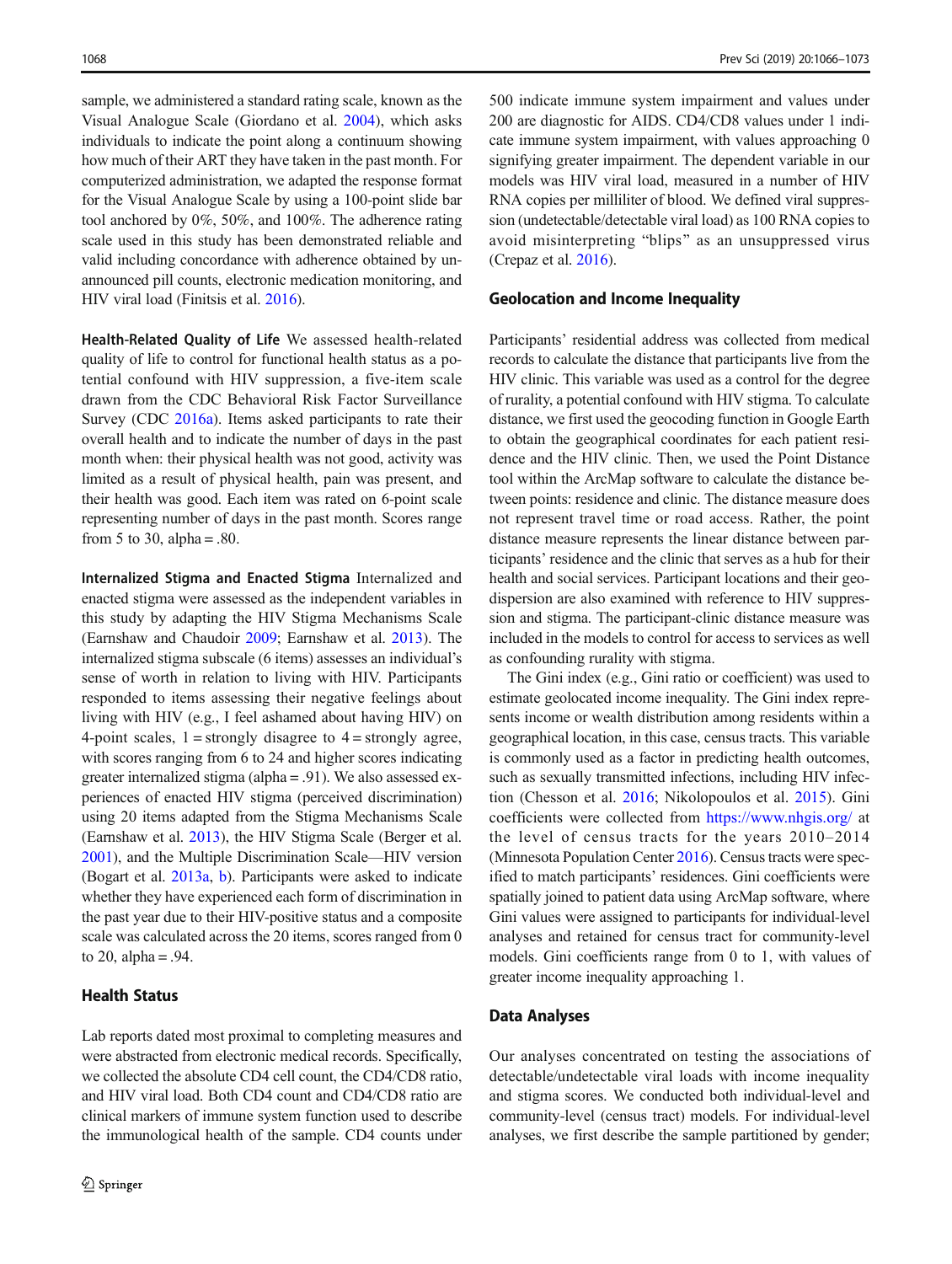comparisons between men and women on demographic and health characteristics used  $t$  tests for continuous measures and chi-square contingency table analyses for categorical variables. We also examined the Pearson correlations among variables at the individual level separately for men and women. For individual-level models, we conducted multivariable logistic regressions with the dependent variable of viral load (undetectable  $(< 100$  RNA copies) and detectable  $(> 100$ RNA copies)) related to Gini index, internalized stigma, and enacted stigma. The models controlled for possible confounding of participant distance from the clinic and health-related quality of life. We centered all continuous variables at their means to aid in the interpretation of the interactions with gender. For community-level models, we tested the same model as the individual-level analysis using generalized estimating equations (GEE) to adjust for interdependence within census tracks. We also included interactions between gender and all other effects in the models. When examining interactions with gender, in our simple effect tests, we recoded gender of interest to zero so that other effects in the model refer to that gender. The GEE models specified a binomial distribution with a logit function. We report Wald's  $X^2$  as the test of statistical significance in the adjusted models. All analyses used SPSS v.24 and defined statistical significance as  $p < .05$ .

# Results

Table [1](#page-4-0) shows the characteristics of 124 men and 74 women receiving HIV health services. The sample was 83% African American and the average age was 45 years. Participants were diagnosed with HIV infection for an average of 13 years. In terms of current health status, 13% of the sample showed evidence of advanced HIV disease with CD4 counts under 200, an average CD4/CD8 ratio of .67, and 28% had detectable HIV viral loads. Both men and women indicated high rates of poverty markers, including lack of transportation and food insecurity. Participants lived an average of 9 miles from the clinic, with a range of less than 1 mile to more than 50 miles from the clinic. There were no differences between men and women on any demographic or health characteristics.

#### Individual-Level Models of HIV Suppression

Table [2](#page-4-0) presents the bivariate correlations partitioned by gender for Gini index, HIV viral load, internalized stigma and enacted stigma, quality of life, and distance participants lived from the clinic. For men, shown in the upper panel, distance to the clinic was significantly associated with income inequality; men living further from the clinic lived in areas of lower income inequality. None of the model variables were significantly associated with men's HIV viral load. For men, results of the multivariable logistic regression for HIV viral load were

consistent with the bivariate associations; neither income inequality nor the stigma variables were associated with men's HIV viral load (see Table [3\)](#page-5-0). The lack of association between income inequality and internalized stigma is apparent, as is the lack of association of HIV viral load to either income inequality or internalized stigma.

Similar to men, women who lived further from the clinic also lived in areas of significantly lower income inequality. However, in contrast to men, bivariate correlations indicated that women who lived further from the clinic experienced a significantly poorer quality of life and significantly greater internalized stigma and enacted stigma (see Table [2,](#page-4-0) lower panel). Women's viral loads were also associated with income inequality and enacted stigma; women living in areas of greater income inequality and experiencing less enacted stigma had significantly higher viral loads. Results of the multivariable logistic regression indicated that women with detectable viral loads lived in areas of greater income inequality, experienced significantly greater internalized stigma, and significantly less enacted stigma.

#### Multilevel Models of HIV Suppression

Generalized estimating equations (GEE) were used to account for non-independence in data from participants in the same community (census tract) (Table [4](#page-5-0)). These models indicated that there was a significant main effect of income inequality at the community-level on HIV viral load; greater income inequality was significantly associated with higher likelihood of detectable viral load. Viral load was also significantly associated with internalized stigma and enacted stigma, but in opposite directions; greater internalized stigma was significantly associated with greater likelihood of having a detectable viral load, whereas experiencing greater enacted stigma was related to significantly less likelihood of detectable viral load. There was also a marginally significant interaction between income inequality and gender on HIV viral load. Men showed no relationship between income inequality and viral load. In contrast, women demonstrated a significant, positive relationship between income inequality and viral load; women living in areas of greater income inequality were significantly more likely to have detectable viral loads.

# **Discussion**

More than one in four men and women receiving care from a clinic serving a small city and rural area of a southern US state had unsuppressed HIV, placing them at risk for advancing HIV disease and forward transmission of HIV to others. These rates of detectable viral loads are consistent with what has become known as the HIV treatment cascade, where one in five people living with HIV and treated with ART in the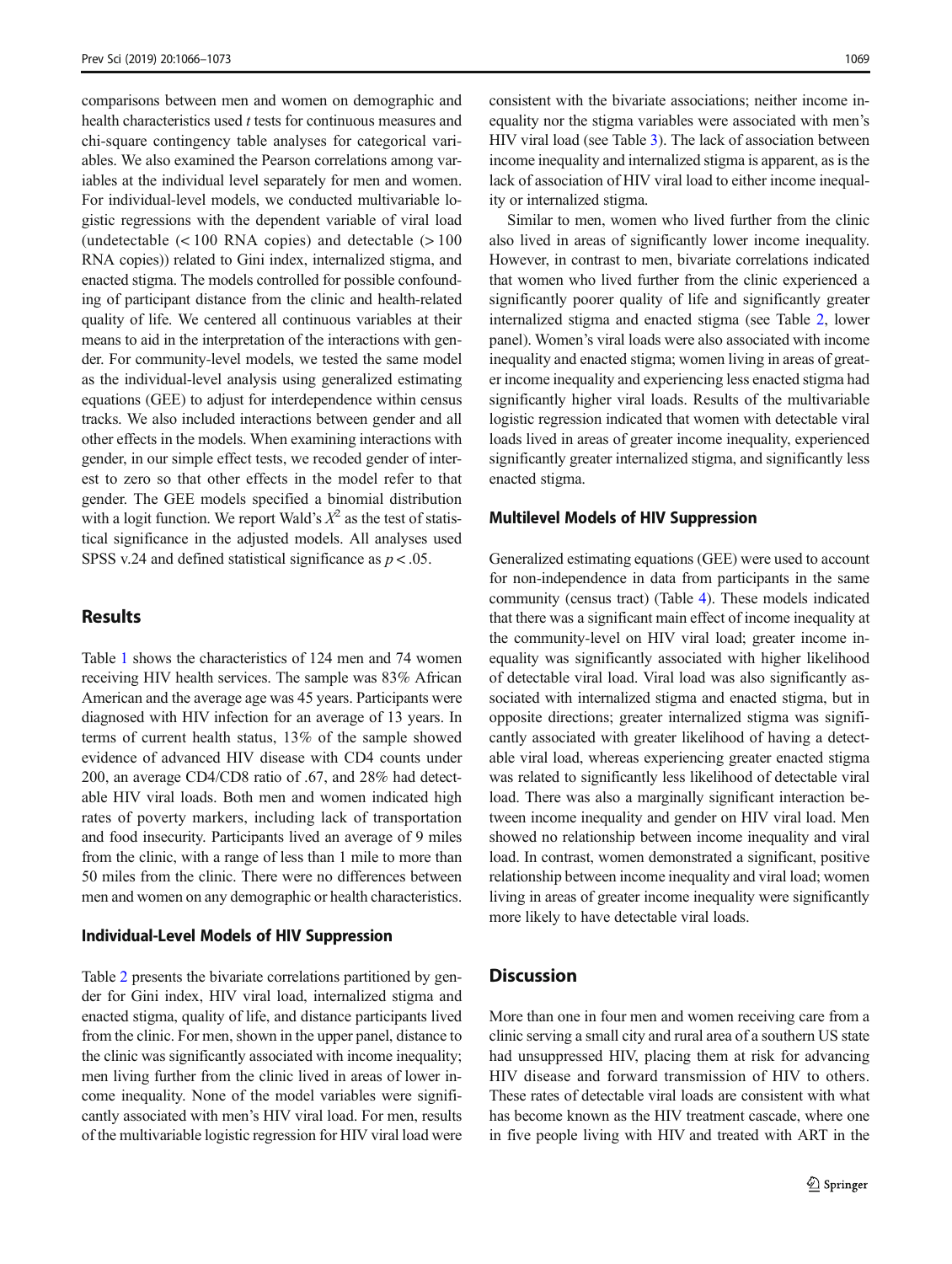<span id="page-4-0"></span>Table 1 Descriptive characteristics of men and women participants receiving HIV care services

|                                                              | Men $N = 124$  |           | Women $N = 74$   |           |                  |
|--------------------------------------------------------------|----------------|-----------|------------------|-----------|------------------|
| Characteristic                                               | N              | $\%$      | $\boldsymbol{N}$ | $\%$      | $X^2$            |
| African American                                             | 100            | 81        | 66               | 89        |                  |
| Caucasian                                                    | 24             | 19        | 8                | 11        | 3.7              |
| Employed                                                     | 25             | 20        | 20               | 26        |                  |
| <b>Disabled</b>                                              | 54             | 44        | 26               | 35        | 4.2              |
| Incarceration history                                        | 68             | 55        | 32               | 43        | 2.5              |
| Missed clinic appointment due to transportation <sup>a</sup> | 18             | 15        | $\tau$           | 10        | 1.0              |
| Unable to buy food <sup>a</sup>                              | 28             | 23        | 21               | 28        | 0.8              |
| CD4 < 200                                                    | 16             | 13        | 9                | 12        | 0.9              |
| Viral load $>100$                                            | 35             | 29        | 18               | 26        | 0.2              |
|                                                              | $\overline{M}$ | <b>SD</b> | $\boldsymbol{M}$ | <b>SD</b> | $\boldsymbol{t}$ |
| Age                                                          | 45.4           | 12.2      | 46.6             | 11.5      | 0.7              |
| Years of education                                           | 12.6           | 1.7       | 12.5             | 1.9       | 0.6              |
| Years since HIV diagnosis                                    | 13.6           | 9.1       | 13.3             | 8.1       | 0.2              |
| Absolute CD4 count                                           | 571.7          | 325.3     | 579.9            | 324.3     | 0.2              |
| CD4/CD8 ratio                                                | 0.66           | 0.45      | 0.68             | 0.48      | 0.3              |
| ART adherence                                                | 85.2           | 27.3      | 86.6             | 24.6      | 0.3              |
| HIV viral load copies/mL                                     | 7852           | 38,724    | 2285             | 8910      | 1.1              |
| Quality of life score                                        | 22.5           | 5.4       | 21.6             | 6.2       | 1.1              |
| Internalized stigma score                                    | 2.3            | 1.1       | 2.5              | 1.2       | 1.0              |
| Enacted stigma score                                         | 2.2            | 3.0       | 1.9              | 3.1       | 0.5              |
| Distance from clinic (miles)                                 | 10.4           | 11.3      | 8.8              | 9.3       | 1.0              |
| Community Gini index                                         | 0.48           | 0.07      | 0.47             | 0.06      | 0.8              |

a Past month

USA have detectable HIV viral loads (Gardner et al. [2011](#page-6-0)), as well as estimates from the CDC that one in three people receiving ART in clinical care does not demonstrate durable HIV suppression (Crepaz et al. [2016](#page-6-0); Marks et al. [2015](#page-7-0); Marks et al. [2016\)](#page-7-0). Our participants were similar to those in other studies in terms of indicators of poverty, with one in five being unemployed and more than half having a history of incarceration. Structural barriers to receiving HIV care were also frequently reported, with 12% of participants having missed a medical appointment in the previous month due to lack of transportation and one in four participants reporting being unable to buy food. Comparisons between men and women did not indicate significant differences on any

demographic or health characteristic. For both men and women, the association between distance from the clinic was inversely related to Gini scores; income inequality was greater in the less rural areas. For men, no other factors were correlated with income inequality or distance from the clinic. For women, however, residing further from the clinic, more rural areas, was related to poorer quality of life, greater internalized stigma, and less experienced enacted stigma.

Individual-level modeling showed that among women receiving ART, unsuppressed HIV was associated with residing in greater income inequality. In addition, women's viral loads were related to both internalized and enacted stigma, although in opposite directions; experiencing more internalized stigma

Table 2 Correlation matrix of variables included in models for men (above diagonal) and women (below diagonal)

|                     | Clinic distance          | Gini index               | HIV viral load | Quality of life | Internalized stigma      | Enacted stigma |
|---------------------|--------------------------|--------------------------|----------------|-----------------|--------------------------|----------------|
| Clinic distance     | $\overline{\phantom{0}}$ | $-44**$                  | .06            | .09             | $-.16$                   | $-.11$         |
| Gini Index          | $-.28**$                 | $\overline{\phantom{0}}$ | .05            | $-.15$          | $-.02$                   | $-.02$         |
| HIV viral load      | $-.19$                   | $.24*$                   |                | $-.12$          | .17                      | .17            |
| Quality of life     | $-.24*$                  | $.20*$                   | $-.06$         |                 | $-.19*$                  | $-.30**$       |
| Internalized stigma | $.24*$                   | $-.06$                   | .11            | $-.18$          | $\overline{\phantom{m}}$ | $.41**$        |
| Enacted stigma      | $.24*$                   | $-.06$                   | $-.27*$        | $-.38**$        | $.42**$                  |                |

 $*_{p} < .05, **_{p} < .01$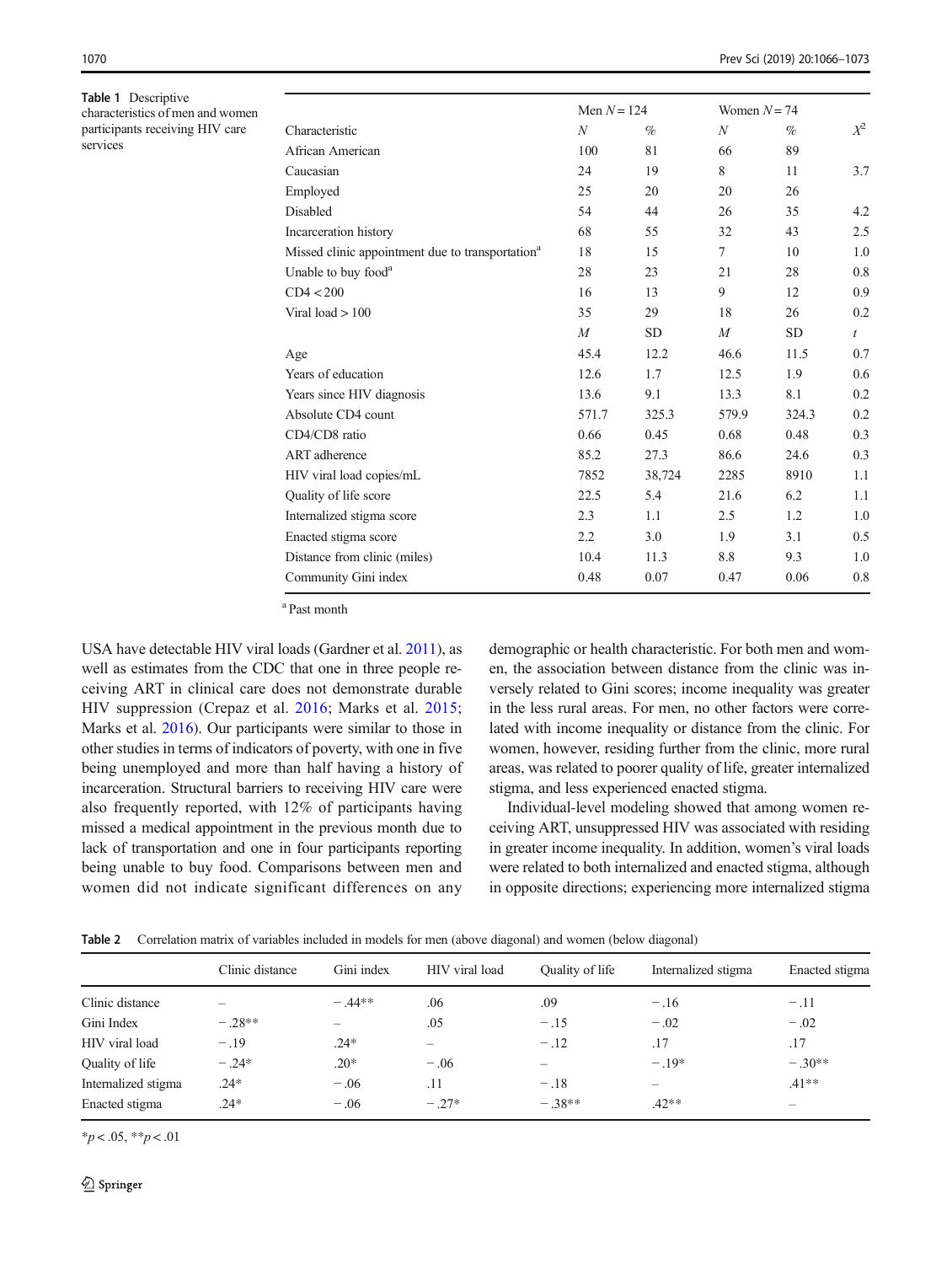<span id="page-5-0"></span>Table 3 Individual-level multivariable logistic regression models for detectable/undetectable HIV viral load among men and women

|                     | Men    |               | Women   |               |  |  |
|---------------------|--------|---------------|---------|---------------|--|--|
|                     | Adj OR | 95%CI         | Adj OR  | 95%CI         |  |  |
| Clinic distance     | 1.01   | $0.97 - 1.04$ | 0.98    | $0.93 - 1.05$ |  |  |
| Gini Index          | 1.09   | $0.79 - 1.50$ | 1.80*   | 1.08-2.98     |  |  |
| Quality of life     | 0.97   | $0.90 - 1.05$ | 0.95    | $0.86 - 1.05$ |  |  |
| Internalized stigma | 1.29   | $0.89 - 1.89$ | $1.67*$ | $1.02 - 2.74$ |  |  |
| Enacted stigma      | 0.99   | $0.86 - 1.13$ | $0.75*$ | $0.58 - 0.95$ |  |  |

Adj OR = odds ratio adjusted for all variables in model,  $p < .05$ 

followed the expected pattern of greater stigma related to greater unsuppressed HIV. However, women who reported experiencing more enacted stigma demonstrate the opposite pattern; greater stigma was related to less unsuppressed HIV. Interpreting these findings in the context of geolocation, women living closer to the clinic would be expected to experience fewer transportation barriers and therefore better retention in care. However, we observed poorer outcomes for women closer to the clinic, potentially explained by barriers associated with income inequality, and HIV stigma, as well as other unmeasured factors.

Multilevel modeling for the entire sample showed that income inequality was significantly related to viral load; living in an area of greater income inequality was associated with greater unsuppressed HIV. In addition, the main effects for internalized stigma and enacted stigma in relation to HIV suppression were significant, but again in opposite directions; greater internalized stigma and less enacted stigma were associated with greater unsuppressed HIV. While there were no significant relationships in the multilevel model for any factors and viral load among men. However, the Gini index,

internalized stigma, and enacted stigma were all significantly related to women's viral loads in the same directions found in the individual-level models. That is, internalized and enacted stigma were related to viral load in opposite directions reflecting the fundamental differences between multiple dimensions of stigma. Conceptually, internalized stigma reflects a sense of being less worthy or inferior to others due to having HIVand is directly connected to depression, including a sense of helplessness and denial of one's diagnosis (Earnshaw et al. [2013\)](#page-6-0). Internalized stigma also reflects more durable impacts of stigma experiences that extend back beyond 1 year. On the other hand, enacted stigma represents recent experiences of prejudice and discrimination, which have the potential for building resilience (Perez-Brumer et al. [2017](#page-7-0)). Internalized and enacted stigma are associated, but they are not the same. Our results reinforce considering HIV stigma as multidimensional and treating it otherwise may likely lead to faulty conclusions. With respect to income inequality, our findings are consistent with research showing the adverse effects of income inequality on women's health (Vlassoff [2007\)](#page-7-0). We conclude that income inequality impacts the health of women living with HIV after accounting for proximity to the clinic and less recent enacted stigma experiences. Our findings, however, should be considered tentatively given the relatively small sample size and non-significant interactions between key factors and gender.

Results of the current study should be interpreted in light of its methodological limitations. We sampled participants receiving care from a publicly funded HIV care provider and our sample was one of convenience. Thus, our sample cannot be considered representative of people living with HIV. In addition, the study was conducted in just one state in the southeastern US and is therefore geographically constrained. We specifically focused on individuals living with HIV in

|                                     | Total sample     |            |            | Men     |            |            | Women            |            |            |
|-------------------------------------|------------------|------------|------------|---------|------------|------------|------------------|------------|------------|
|                                     | $\boldsymbol{B}$ | Std. Error | Wald $X^2$ | B       | Std. Error | Wald $X^2$ | $\boldsymbol{B}$ | Std. Error | Wald $X^2$ |
| Gender                              | 0.01             | 0.17       | 0.01       |         |            |            |                  |            |            |
| Clinic distance                     | $-0.01$          | 0.02       | 0.06       | 0.01    | 0.02       | 0.14       | $-0.02$          | 0.03       | 0.20       |
| Distance $\times$ gender            | 0.01             | 0.02       | 0.29       |         |            |            |                  |            |            |
| Gini index                          | 6.66             | 2.76       | 5.83*      | 1.47    | 3.14       | 0.22       | 11.85            | 4.83       | $6.01*$    |
| Gini $\times$ gender                | $-5.19$          | 3.00       | $2.98+$    |         |            |            |                  |            |            |
| Quality of life (QoL)               | $-0.03$          | 0.04       | 0.70       | $-0.04$ | 0.04       | 0.78       | $-0.03$          | 0.07       | 0.18       |
| $QoL \times gender$                 | $-0.01$          | 0.04       | 0.01       |         |            |            |                  |            |            |
| Internalized stigma                 | 0.41             | 0.14       | $7.76***$  | 0.26    | 0.16       | 2.43       | 0.55             | 0.23       | 5.79*      |
| Internalized stigma $\times$ gender | $-0.14$          | 0.13       | 1.13       |         |            |            |                  |            |            |
| Enacted stigma                      | $-0.13$          | 0.06       | $3.86*$    | $-0.01$ | 0.06       | 0.00       | $-0.26$          | 0.12       | $4.70*$    |
| Enacted stigma $\times$ gender      | 0.13             | 0.70       | $3.53+$    |         |            |            |                  |            |            |

Table 4 Multilevel generalized estimating equations (GEE) models for detectable/undetectable HIV viral load among men and women

 $+p < 0.10$ , \* $p < 0.05$ , \*\* $p < 0.01$ . HIV viral load is coded as 0 (undetectable) and 1 (detectable)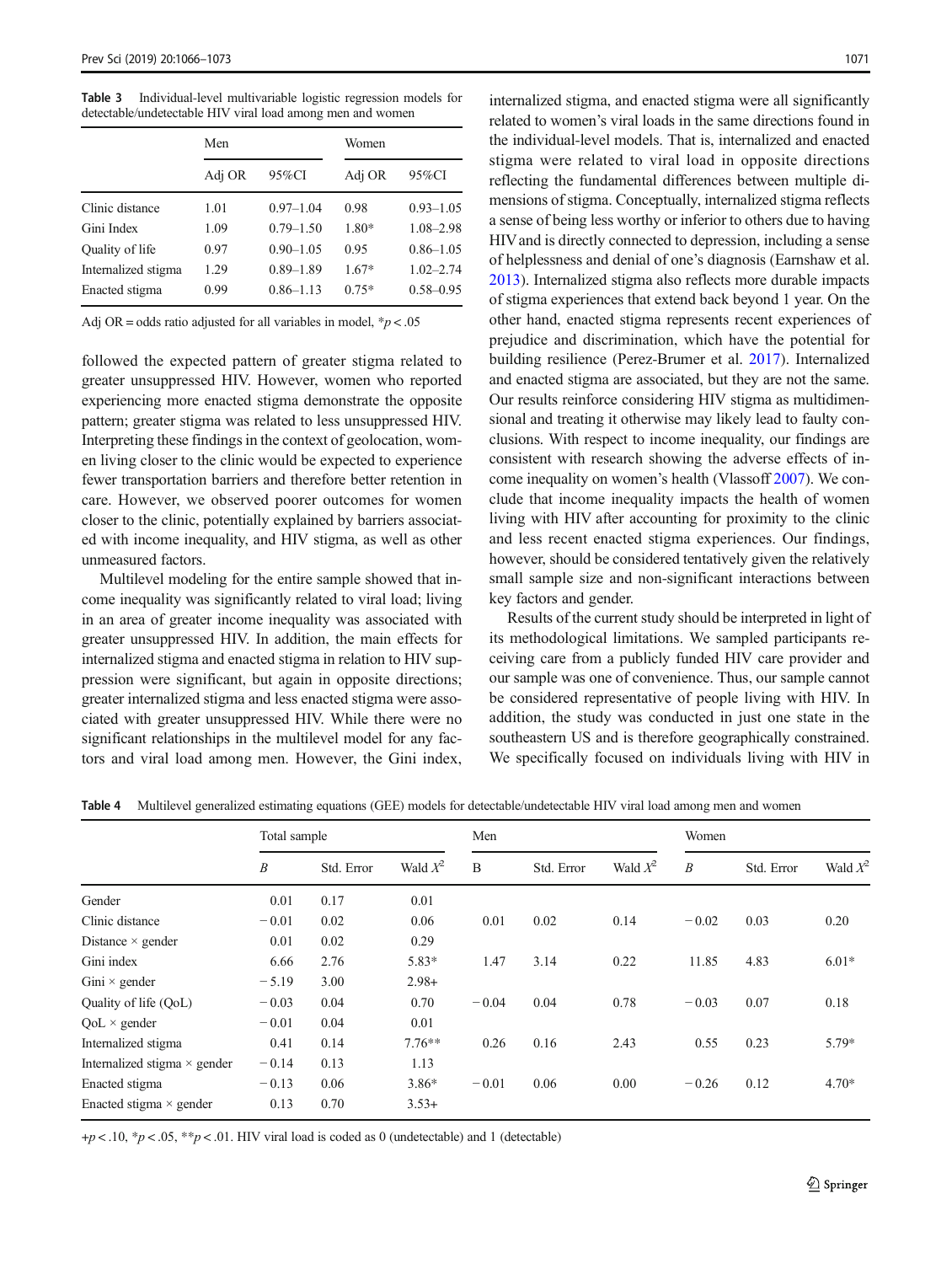<span id="page-6-0"></span>rural settings, which are known to differ from urban areas along multiple HIV care, stigma, and social economic dimensions (Eastwood et al. 2015). Although participants in the study were uniformly of low income, our measures did not include a sensitive index of individual-level income that may have been important to consider in the analyses. We also relied on self-reported measures for all of the social and behavioral variables. Although we used state-of-the-science measures delivered by computerized interviews, the results are still subject to reporting biases. Another limitation of our study was using the Gini coefficients of sparsely populated census tracts. Relying on geographically small areas in past studies has produced inconsistent results (Wilkinson and Pickett [2006](#page-7-0)). Finally, the study design was cross-sectional and therefore does not allow for directional or causal inferences among variables. With these limitations in mind, we believe that the current findings have implications for designing prevention interventions aimed to address the adverse outcomes of HIVrelated stigma.

Our findings should not be taken to suggest that HIVrelated stigmas occur with more frequency and more adversity for women than men living in rural areas. To the contrary, we found no gender differences in internalized stigma or enacted stigma. Furthermore, our finding that enacted stigma was associated with more positive outcomes in terms of viral load may be an artifact of a third unmeasured variable or combination of variables, such as coping efficacy, personal resources, and resiliency. Longitudinal studies are needed to examine the prospective effects of internalized stigma and enacted stigma on the health of people living with HIV in rural areas. Interventions to prevent the adverse effects of stigma will benefit from a better understanding of these possible factors. Our results do, however, suggest that women living in rural areas and experiencing greater internalized stigma may be in need of prevention interventions, such as programming to directly address internalized stigma in the prevention of depression. Although stigma is related to income inequality, the observed associations should also not be interpreted as suggesting that economic barriers to intervening on the adverse effects of stigma are insurmountable. To the contrary, HIV prevention interventions conducted in areas of greater income inequality have demonstrated robust positive outcomes (Huedo-Medina et al. [2010\)](#page-7-0). Overall, our findings caution against simple approaches, such as unidimensional conceptualizations of HIV stigma, or developing one-size fits all prevention interventions, or for people living on rural areas. The observed associations are complex and will require contextualized and nuanced understanding of stigma interventions and prevention programming.

Funding Information This research was supported by National Institute of Alcohol Abuse and Alcoholism Grant R01-AA023727.

#### Compliance with Ethical Standards

The University of Connecticut and Mercer University Institutional Review Boards approved all of the study procedures. All procedures performed were in accordance with the ethical standards of the institutional and/or national research committee and with the 1964 Helsinki declaration and its later amendments or comparable ethical standards.

All participants provided informed consent in compliance with conducting self-administered anonymous surveys.

Conflict of Interest The authors declare that they have no conflict of interest.

# References

- Berger, B. E., Ferrans, C. E., & Lashley, F. R. (2001). Measuring stigma in people with HIV: psychometric assessment of the HIV stigma scale. Research in Nursing and Health, 24, 518–529.
- Bogart, L. M., Landrine, H., Galvan, F. H., Wagner, G. J., & Klein, D. J. (2013a). Perceived discrimination and physical health among HIVpositive Black and Latino men who have sex with men. AIDS and Behavior, 17, 1431–1441.
- Bogart, L. M., Elliott, M. N., Kanouse, D. E., Klein, D. J., Davies, S. L., Cuccaro, P. M., et al. (2013b). Association between perceived discrimination and racial/ethnic disparities in problem behaviors among preadolescent youths. American Journal of Public Health, 103, 1074–1081.
- CDC. (2016a). Health Related Quality of Life (HRQoL). Retrieved from [https://www.cdc.gov/hrqol/hrqol14\\_measure.htm-2](https://www.cdc.gov/hrqol/hrqol14_measure.htm-2). Accessed 19 Mar 2018.
- CDC. (2016b). Lifetime risk of HIV diagnosis. I. Retrieved from [http://](http://www.cdc.gov/nchhstp/newsroom/2016/croi-press-release-risk.html) [www.cdc.gov/nchhstp/newsroom/2016/croi-press-release-risk.html](http://www.cdc.gov/nchhstp/newsroom/2016/croi-press-release-risk.html). Accessed 19 Mar 2018.
- Chesson, H. W., Patel, C. G., Gift, T. L., & Aral, S. O. (2016). Trends in selected measures of racial and ethnic disparities in gonorrhea and syphilis in the United States, 1981-2013. Sexually Transmitted Diseases, 43, 661–667.
- Crepaz, N., Tang, T., Marks, G., Mugavero, M. J., Espinoza, L., & Hall, H. I. (2016). Durable viral suppression and transmission risk potential among persons with diagnosed HIV infection: United States, 2012-2013. Clinical Infectious Diseases, 63, 976–983. [https://doi.](https://doi.org/10.1093/cid/ciw418) [org/10.1093/cid/ciw418](https://doi.org/10.1093/cid/ciw418).
- Darlington, C. K., & Hutson, S. P. (2017). Understanding HIV-related stigma among women in the Southern United States: A literature review. AIDS and Behavior, 21, 12–26.
- Earnshaw, V. A., & Chaudoir, S. R. (2009). From conceptualizing to measuring HIV stigma: a review of HIV stigma mechanism measures. AIDS and Behavior, 13, 1160-1177.
- Earnshaw, V. A., Smith, L. R., Chaudoir, S. R., Amico, K. R., & Copenhaver, M. M. (2013). HIV stigma mechanisms and wellbeing among PLWH: a test of the HIV stigma framework. AIDS and Behavior, 17, 1785–1795.
- Eastwood, E. A., Fletcher, J., Quinlivan, E. B., Verdecias, N., Birnbaum, J. M., & Blank, A. E. (2015). Baseline social characteristics and barriers to care from a special projects of national significance women of color with HIV study: a comparison of urban and rural women and barriers to HIV care. AIDS Patient Care and STDs, 29, S4–S10.
- Finitsis, D. J., Pellowski, J. A., Huedo-Medina, T. B., Fox, M. C., & Kalichman, S. C. (2016). Visual analogue scale (VAS) measurement of antiretroviral adherence in people living with HIV (PLWH): a meta-analysis. Journal of Behavioral Medicine, 39, 1043–1055.
- Gardner, E. M., McLees, M. P., Steiner, J. F., Del Rio, C., & Burman, W. J. (2011). The spectrum of engagement in HIV care and its relevance